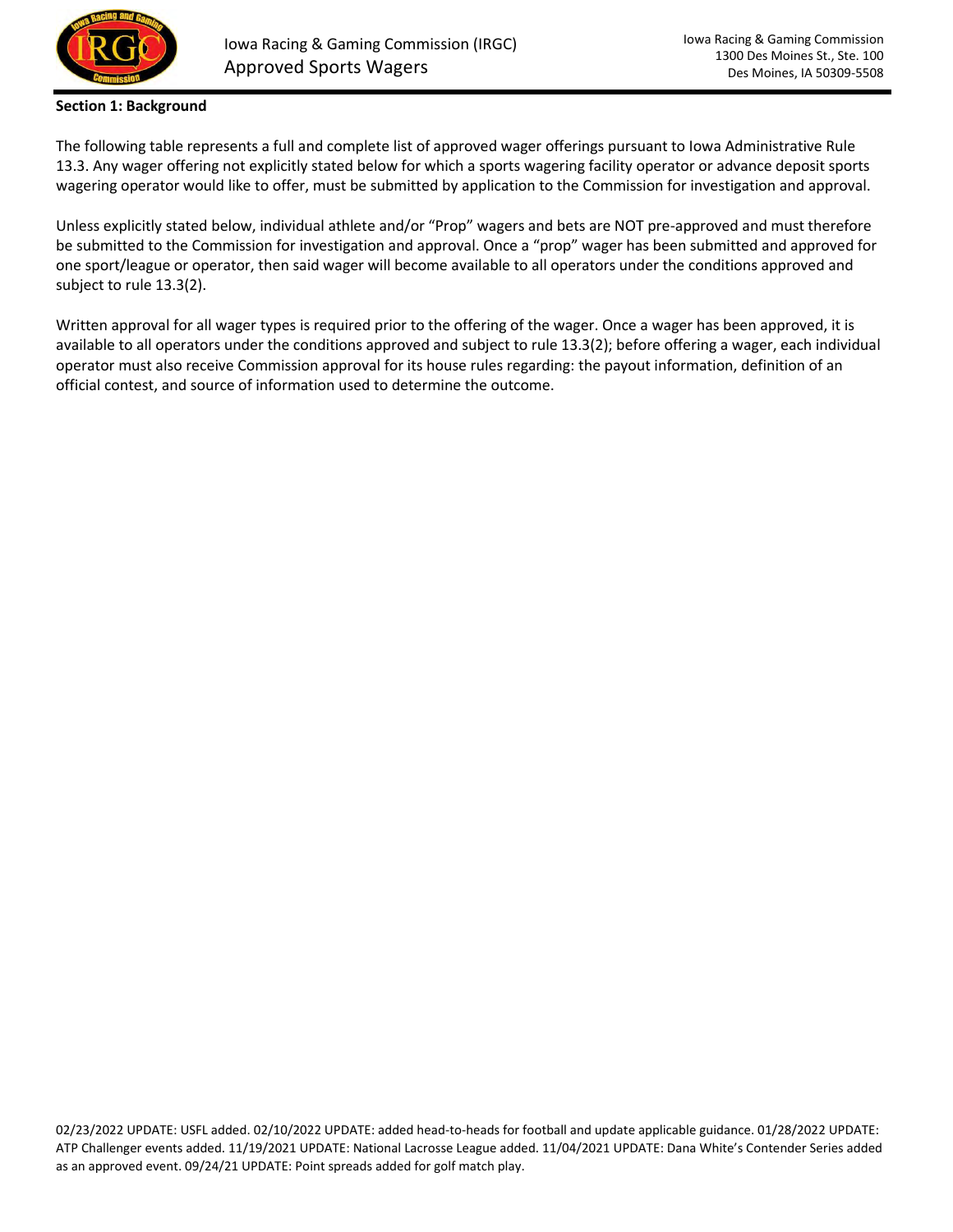

#### **Section 2: Approved Wager Offerings Table**

| Sports/League                                                                                                                                                           |                           |              |                |                    |                | Moneyline Point Spread Totals Futures Head-to-Head Points-Betting* Team "Props" Player "Props" 3-Way Bets |                   |             |              |
|-------------------------------------------------------------------------------------------------------------------------------------------------------------------------|---------------------------|--------------|----------------|--------------------|----------------|-----------------------------------------------------------------------------------------------------------|-------------------|-------------|--------------|
| Athletics: International Association of Athletics Federations (IAAF)<br>Competitions & Associations: AAA, CAA, CONSUDATLE, EAA, NACAC, OAA                              | X                         |              | $\mathsf{x}$   | X                  | X              |                                                                                                           | X                 | X           |              |
| Australian Rules Football: Australian Football League                                                                                                                   | $\mathsf{X}$              | X            | $\mathsf{x}$   | X                  |                |                                                                                                           |                   |             | $\mathsf{X}$ |
| Baseball: Major League Baseball (MLB); NCAA Baseball                                                                                                                    | $\pmb{\times}$            | $\mathsf{x}$ | $\mathsf{x}$   | $\mathsf{X}$       |                | X                                                                                                         | $X^{**}$          | $X^{**}$    | X            |
| Baseball: Nippon Professional Baseball (Japan)                                                                                                                          | $\mathsf{X}$              | X            | $\mathsf{x}$   | X                  |                | X                                                                                                         | X                 |             | $\mathsf{x}$ |
| Basketball: FIBA Confederations member countries and events                                                                                                             | $\pmb{\times}$            | X            | X              | X                  |                | X                                                                                                         | X                 |             | $\mathsf{X}$ |
| Basketball: NBA; WNBA; NCAA men's and women's; Big3                                                                                                                     | $\mathsf{x}$              | X            | $\mathsf{X}$   | X                  |                | X                                                                                                         | $\mathsf{X}^{**}$ | $X^{**}$    | $\mathsf{X}$ |
| Canadian Football: Canadian Football League (CFL)                                                                                                                       | $\pmb{\times}$            | $\mathsf{X}$ | $\mathsf{X}$   | X                  |                | X                                                                                                         | $\mathsf{X}$      |             | $\times$     |
| Cycling: International Cycling Union (UCI) Confederations & Events                                                                                                      | $\mathsf{x}$              |              |                | $\mathsf{x}$       | X              |                                                                                                           |                   |             |              |
| Fighting: Bellator MMA; PFL MMA; North Iowa Fights MMA; UFC; Dana<br>White's Contender Series                                                                           | X                         |              | X              | X                  |                | X                                                                                                         |                   | X           |              |
| Fighting: Boxing                                                                                                                                                        | $\mathsf{X}$              |              | $\mathsf{x}$   | X                  |                |                                                                                                           |                   | X           | $\mathsf{x}$ |
| Fighting: Kickboxing                                                                                                                                                    | $\pmb{\times}$            |              | $\mathsf{x}$   | X                  |                |                                                                                                           |                   | X           |              |
| Football: National Football League (NFL); NCAA Football; USFL                                                                                                           | $\pmb{\mathsf{X}}$        | X            | $\mathsf{X}$   | $\mathsf{X}$       | $X^{**}$       | X                                                                                                         | $X^{**}$          | $X^{**}$    | $\mathsf{X}$ |
| Golf: PGA; LPGA; Euro                                                                                                                                                   | $\pmb{\times}$            | $X***$       | $\pmb{\times}$ | $\pmb{\mathsf{X}}$ | X              | $\mathsf{x}$                                                                                              | $\mathsf{x}$      | X           | X            |
| Hockey: Kontinental Hockey League (KHL)                                                                                                                                 | $\boldsymbol{\mathsf{x}}$ | X            | $\mathsf{X}$   | $\mathsf{x}$       |                | X                                                                                                         | $\mathsf{x}$      |             | $\mathsf{X}$ |
| Hockey: National Hockey League (NHL); NCAA Hockey                                                                                                                       | $\pmb{\times}$            | X            | X              | X                  |                | $\mathsf{x}$                                                                                              | $\mathsf{X}^{**}$ | $X^{**}$    | $\times$     |
| Jai-Alai: Magic City Jai-Alai                                                                                                                                           | $\mathsf{x}$              | $\mathsf{X}$ | $\mathsf{X}$   | $\mathsf{X}$       |                |                                                                                                           |                   |             |              |
| Lacrosse: Premier Lacrosse League (PLL); National Lacrosse League                                                                                                       | X                         | X            | X              | X                  |                | X                                                                                                         | X                 | X           | X            |
| Olympic Games (team events only)                                                                                                                                        | $\boldsymbol{\mathsf{x}}$ | X            | $\mathsf{x}$   | X                  | X              | X                                                                                                         | X                 | X (no U18s) | $\mathsf{X}$ |
| Racing: Formula 1                                                                                                                                                       | $\pmb{\times}$            |              |                | X                  | X              | X                                                                                                         |                   |             |              |
| Racing: IndyCar                                                                                                                                                         | $\mathsf{x}$              |              |                | $\mathsf{x}$       | $\pmb{\times}$ | X                                                                                                         |                   |             |              |
| Racing: NASCAR- Monster Energy, Xfinity Series, Gander Outdoors Truck<br>Series; SRX Racing                                                                             | X                         |              |                | x                  | X              | X                                                                                                         | X                 | X           |              |
| Rugby: World Rugby Union Members & Events: Rugby Africa; Asia Rugby;                                                                                                    |                           |              |                |                    |                |                                                                                                           |                   |             |              |
| Rugby Europe; Rugby Americas North; Sudamérica Rugby; Oceania Rugby;                                                                                                    | X                         | X            | X              | X                  |                | X                                                                                                         | X                 | X           | $\mathsf{X}$ |
| Rugby Sevens; Rugby World Cup; Six Nations Rugby                                                                                                                        |                           |              |                |                    |                |                                                                                                           |                   |             |              |
| Soccer: FIFA Confederations Member Country Events - 1st and 2nd tier                                                                                                    |                           |              |                |                    |                |                                                                                                           |                   |             |              |
| teams; Major League Soccer (MLS); United Soccer League Championship                                                                                                     | X                         | X            | X              | X                  |                | X                                                                                                         | X                 | X           | X            |
| Softball: Athletes Unlimited Softball                                                                                                                                   | X                         | X            | $\mathsf X$    | X                  |                | X                                                                                                         | $\mathsf{X}^{**}$ | $X^{**}$    | $\mathsf{x}$ |
| Table Tennis: ITTF sanctioned events; TT Star Series                                                                                                                    | X                         | X            | X              | X                  |                |                                                                                                           |                   |             |              |
| Tennis: ATP; WTA; Grand Slams; Davis Cup; Fed Cup; Grand Slam Tennis                                                                                                    |                           |              |                |                    |                |                                                                                                           |                   |             |              |
| Tour Matchplay 120; UTR Pro Match Series; World Team Tennis; US Pro                                                                                                     | X                         | X            | X              | X                  |                |                                                                                                           | X                 | X           |              |
| Tennis Series; ATP Challenger Series                                                                                                                                    |                           |              |                |                    |                |                                                                                                           |                   |             |              |
| <b>Wrestling: NCAA Wrestling</b>                                                                                                                                        | X                         | $X***$       | $X***$         | $X***$             | $X^{**}$       | X                                                                                                         | $X^{**}$          | $X^{**}$    |              |
| Wrestling: International Sumo League                                                                                                                                    | $\mathsf{x}$              |              | $\mathsf{x}$   | $\mathsf{x}$       |                |                                                                                                           |                   |             |              |
| *Note: PointsBet has received Commission approval for its proprietary wagering type, "PointsBetting," which determines its outcome and payout based on how much a betto |                           |              |                |                    |                |                                                                                                           |                   |             |              |
| wins or loses on said wager.                                                                                                                                            |                           |              |                |                    |                |                                                                                                           |                   |             |              |

 **\*\*Note**: Player Proposition wagers and head-to-heads do NOT include placing a wager on the performance or nonperformance of any individual athlete participating in a single game or match of a collegiate sporting event in which a collegiate team from this state is a participant – see Iowa Code, Chapter 491: Racing and Gaming Commission. Player Proposition wagers for individual athletes from state of Iowa colleges are strictly prohibited.

**\*\*\*Note**: Approved for ONLY team events. **\*\*\*\*Note:** Approved for match play only.

02/23/2022 UPDATE: USFL added. 02/10/2022 UPDATE: added head-to-heads for football and update applicable guidance. 01/28/2022 UPDATE: ATP Challenger events added. 11/19/2021 UPDATE: National Lacrosse League added. 11/04/2021 UPDATE: Dana White's Contender Series added as an approved event. 09/24/21 UPDATE: Point spreads added for golf match play.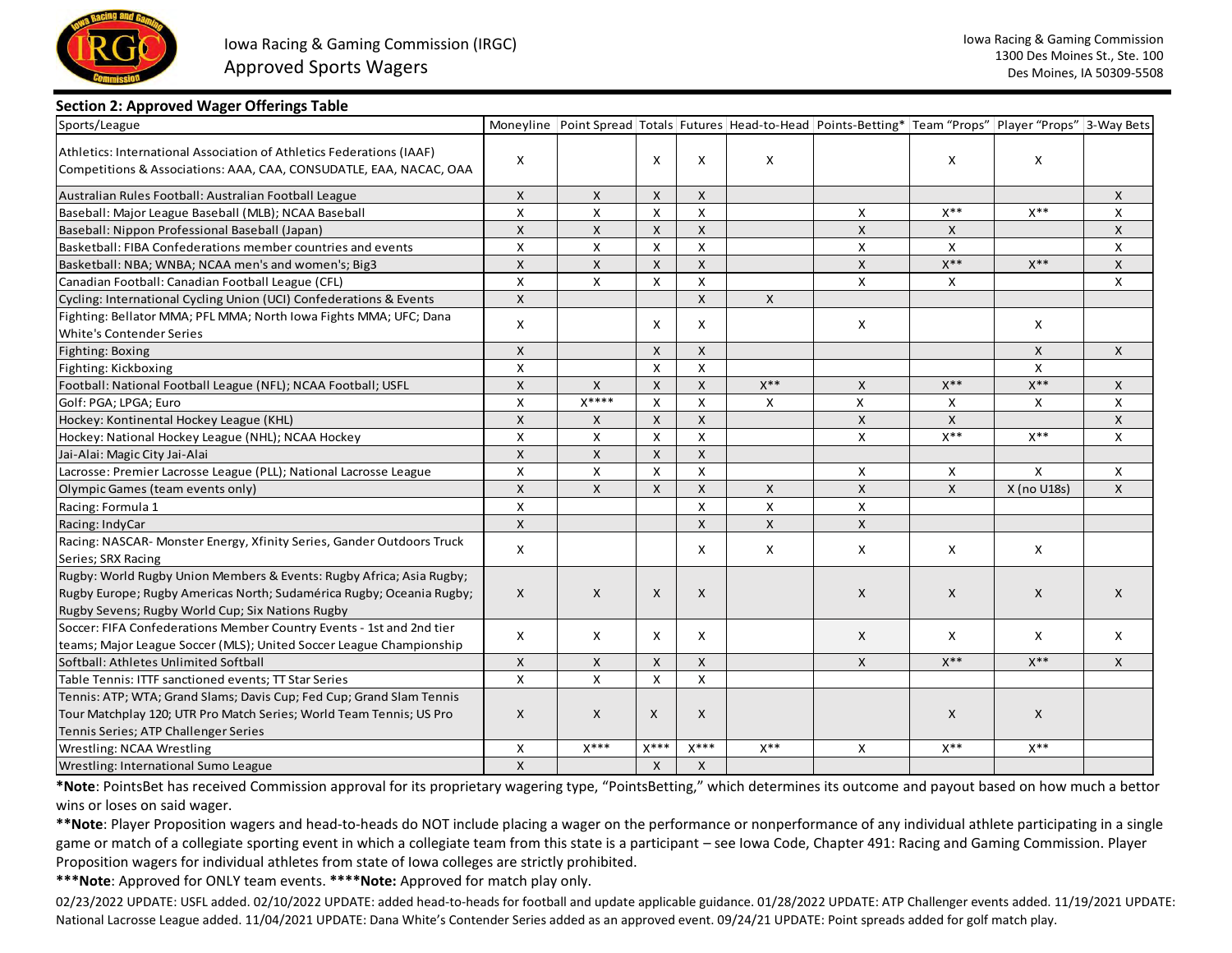

### **Section 3: Wagers with Limits**

In some circumstances, a particular league will be authorized for wagering, but with wagering limits imposed. The specific wagering limit is specified for each league. Operators are not authorized to offer or accept wagers with stakes above the listed wagering limit.

| Sports/League                         | Wagering Limit   Moneyline   Point Spread   Totals   Futures   Head-to-Head |  |           |  | Points-Betting*  Team "Props"  Player "Props" |  | "   3-Wav Bets |
|---------------------------------------|-----------------------------------------------------------------------------|--|-----------|--|-----------------------------------------------|--|----------------|
| Korean Baseball Organization (KBO)    | 1,000ء                                                                      |  | $\Lambda$ |  |                                               |  |                |
| <b>Professional Bull Riders (PBR)</b> | \$500                                                                       |  |           |  |                                               |  |                |

**\*Note**: PointsBet has received Commission approval for its proprietary wagering type, "PointsBetting," which determines its outcome and payout based on how much a bettor wins or loses on said wager.

# **Section 4: Trial Periods**

In accordance with Administrative Rule 13.3(1), the Commission may allow a trial period for a particular set of wagers. In these instances, operators will be allowed to offer the specified wager types for a predetermined amount of time. Typically, trial periods will last 60 or 90 days, but the exact time restrictions on trial periods can be found on this document under Section 4. Operators who elect to offer trial wagers will be subject to the following additional requirements:

- **Initial Notification:** Operators must notify the Commission before offering trial wagers. Notifications must include all wager types and events that may be wagered on during the trial period. Notifications must be sent to irgceventwagering@iowa.gov and your local gaming rep.
- **Status Updates:** Operators must provide status updates to the Commission with a summary of betting activity and any other information as required by the Commission. Include the total number of wagers, amounts wagered, user ID or name of the player making the wager, operator's net win, patron complaints or concerns, and any integrity concerns or other relevant insights. Additionally, all wagers equal to or above \$2500.00 must be highlighted on the report. Updates shall be submitted to the Commission on the first business day of every month and shall include all wagers placed in the trial period's lifetime. Updates must be sent t[o irgceventwagering@iowa.gov.](mailto:irgceventwagering@iowa.gov)

There are currently no active trial periods.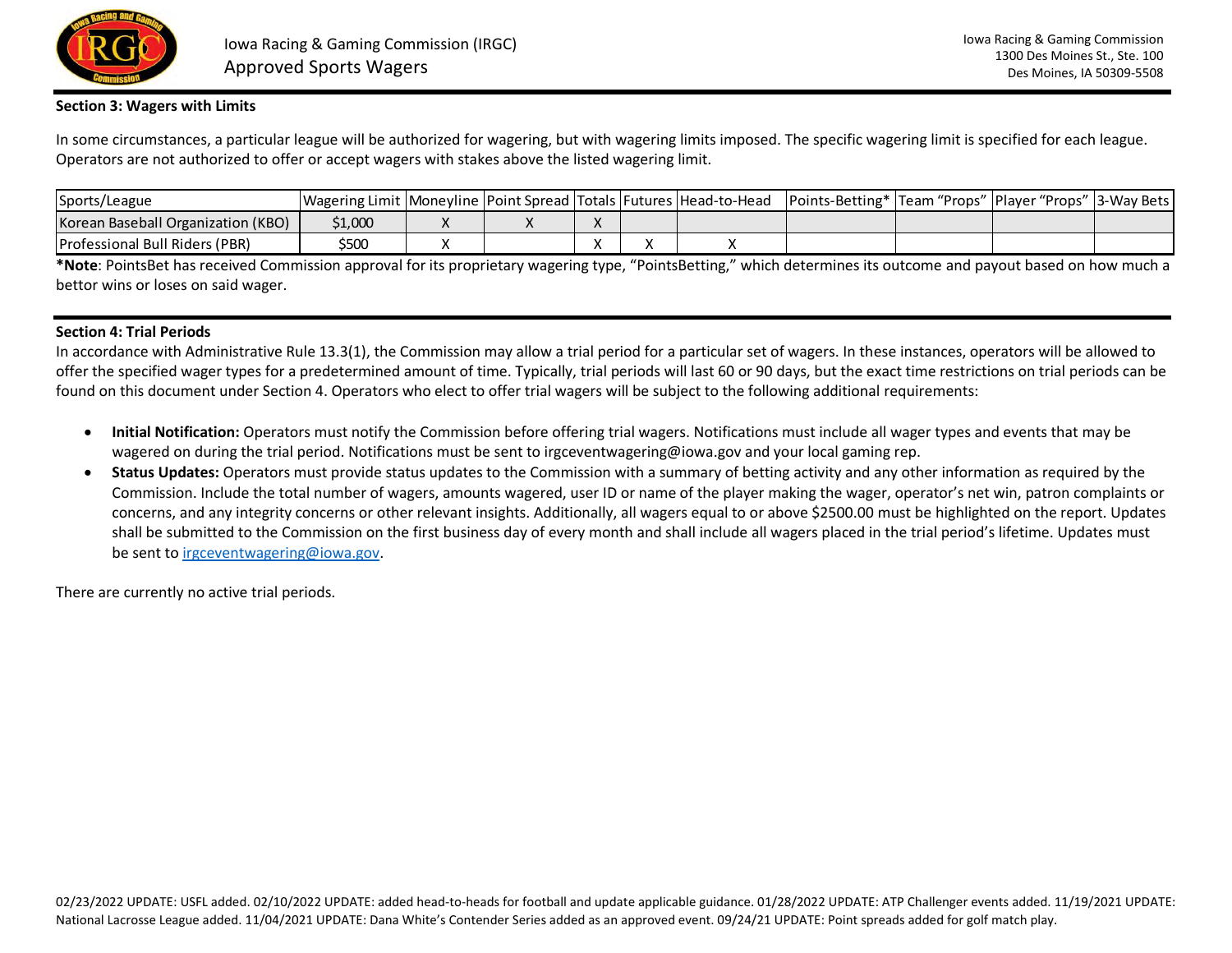

# **Section 5: Approved Wagering Notes**

**Approved** Player Propositions include, but are not limited to:

- Futures/Outrights
- Totals (Total yards in a game, total points scored, etc.)
- Player statistic over/under totals (Player Z scores more than 15 points in first half of game 1)
- Golf (End of round leaders)
- Place Betting (Top 5, 10, 20, 30, 40, etc.)

**Negative Outcome Propositions are impermissible**; any wagers based upon the principal actor failing to reach the desired outcome are impermissible (e.g. QB to throw an interception, pass to be incomplete, safeties, fumbles). Generally, wagers that theoretically encourage players to act against the best interest of their team are impermissible. Other examples of **impermissible** Player Propositions include, but are not limited to wagers that are:

- Inherently objectionable (Will any player suffer an injury, will any player be arrested during off-season, how many games will injured player miss, etc.)
- Officiating-related (When will first penalty flag be thrown/foul be called, how many penalty flags will be thrown/fouls be called, what will be the game's first accepted penalty, what will be the result of the first Coach's Challenge, etc.)
- Determinable by one person in one play (Kicker to miss his first FG attempt, QB's first pass to be incomplete, RB's first rush to be under 3.5 yards, RB to fumble first carry, player to miss first free throw, etc.)
- Pre-determined (Will QB start this week, will team's first play from scrimmage be a run or pass, will player be traded mid-season, roster decisions, etc.)

Wagering on the outcome of subjective trophy awards **is impermissible** (MLB Cy Young, MVP, Heisman Trophy, etc.). Awards based solely on game statistics are permissible.

Proposition wagers for the annual NFL Draft **are impermissible**.

The approval of Totals or Over/Under wagers includes wagers which would be placed on Totals or Over/Under set for specific periods or "in-game\*" wagering, including but not limited to: halftime, quarter, inning, and period totals. Correct Score wagers, or "Results Betting", is also approved in relation to the final score of a game.

Head-to-Head (H2H) in these instances refers to bets placed on events in which there are two or more competitors whose results or statistics could be similarly compared, but the bettor selects one of the competitors to best the other(s) in the prescribed event or statistic. The overall winner or leader of said event/statistic may hold no weight in determining the outcome of H2H bets.

Three-way betting (Win, Loss, or Draw) is permissible in limited categories, specifically for events with three possible partial or final outcomes (Team X will win, Team Y will win, both teams will draw; Team X leads at halftime, Team Y leads at halftime, both teams are tied at halftime).

Moneylines for tennis include wagering on matches, sets, and individual games.

 leagues. I.e., MLB wagers are permissible, MiLB wagers are NOT permissible; NBA wagers are permissible, NBA G-League Wagers are only allowed to be placed on the "premier" leagues for respective sports and NOT subordinate developmental wagers are NOT permissible; USL Championship league events are permissible, USL League One, USL League Two, and the youth Super Y League events are NOT permissible.

Wagering on NCAA events **is authorized** for athletic programs competing in Division I (FBS and FCS), Division II, and Division III Wagering on friendly/exhibition/pre-season, post-season, and all-star contests **is authorized**, as long as the specific wagers for such games are included in the approved wagers list. Wagering on skills-based competitions in tandem with all-star games **is** 

02/23/2022 UPDATE: USFL added. 02/10/2022 UPDATE: added head-to-heads for football and update applicable guidance. 01/28/2022 UPDATE: ATP Challenger events added. 11/19/2021 UPDATE: National Lacrosse League added. 11/04/2021 UPDATE: Dana White's Contender Series added as an approved event. 09/24/21 UPDATE: Point spreads added for golf match play.